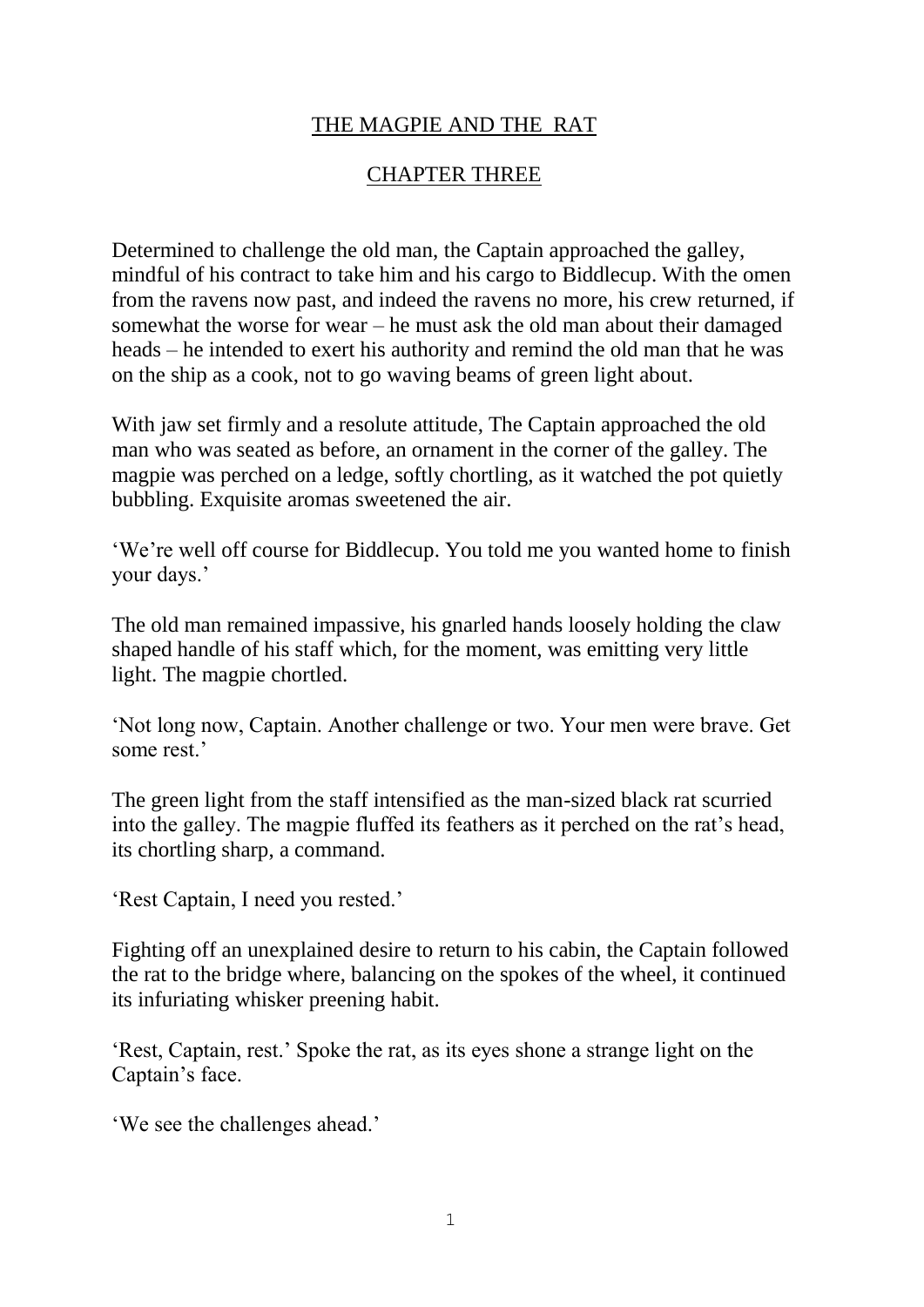Clutching onto anything he could reach, the Captain staggered to his cabin, his mind a blank.

Whilst walking to breakfast, having woken from an undisturbed sleep, the Captain paused to watch an albatross circling high above the ship. He recalled seeing a flock of ravens flying in a similar position. He knew they did something, but what? He could not remember.

Instead of receiving the sailors' greetings for the day, the Captain was confronted by huge bird like creatures busily eating breakfast in silence, each one sitting where a sailor would normally be.

Their oversized wings were tucked neatly against their bodies. Their powerful necks would lever tremendous force when their hooked beaks ripped their prey to pieces. Each bird's two arms, positioned just forward of the wing joint, was capped with five sharp claws. The two eyes, set wide apart and above the beak, swiveled independently. The Captain saw in the battle to come, that the eyes emitted a white light that burnt and blinded whatever it struck. Their feet had five extended nails, each razor sharp, and slightly curled.

He sat down in shock. The creatures hissed in harmony – gentle. Their shining eyes, the light now soft so not to blind, looked upon him with affection.

Trust, he thought … trust. They know something. He felt no fear, though he should have. They were awesome fighting machines, and he didn't control them. He ate and left.

With some discomfort, as a sense of something in the past struggled to break through a wall of amnesia, he avoided the galley, and went to the bridge where the rat was in its usual position, atop the wheel.

'All good today, Captain. I'll call you. Get your rest.'

Glancing at the chart as he left the bridge, the Captain noticed objects, highlighted by different colours, placed separately along a thick straight line. The first drawing showed spikes of black rock. Seeing them jolted the Captain's mind, and a little of yesterday's battle peeked into his conscious. The next picture was of animals he had never seen before. After that, the items were blobs placed at various distances from each other. The bank of black cloud, drawn with bolts of blue lightning, was at the edge of the map. A symbol representing a ship was placed approximately half way between the black spikes of rock and the animals. The ship's compass showed it following the black line.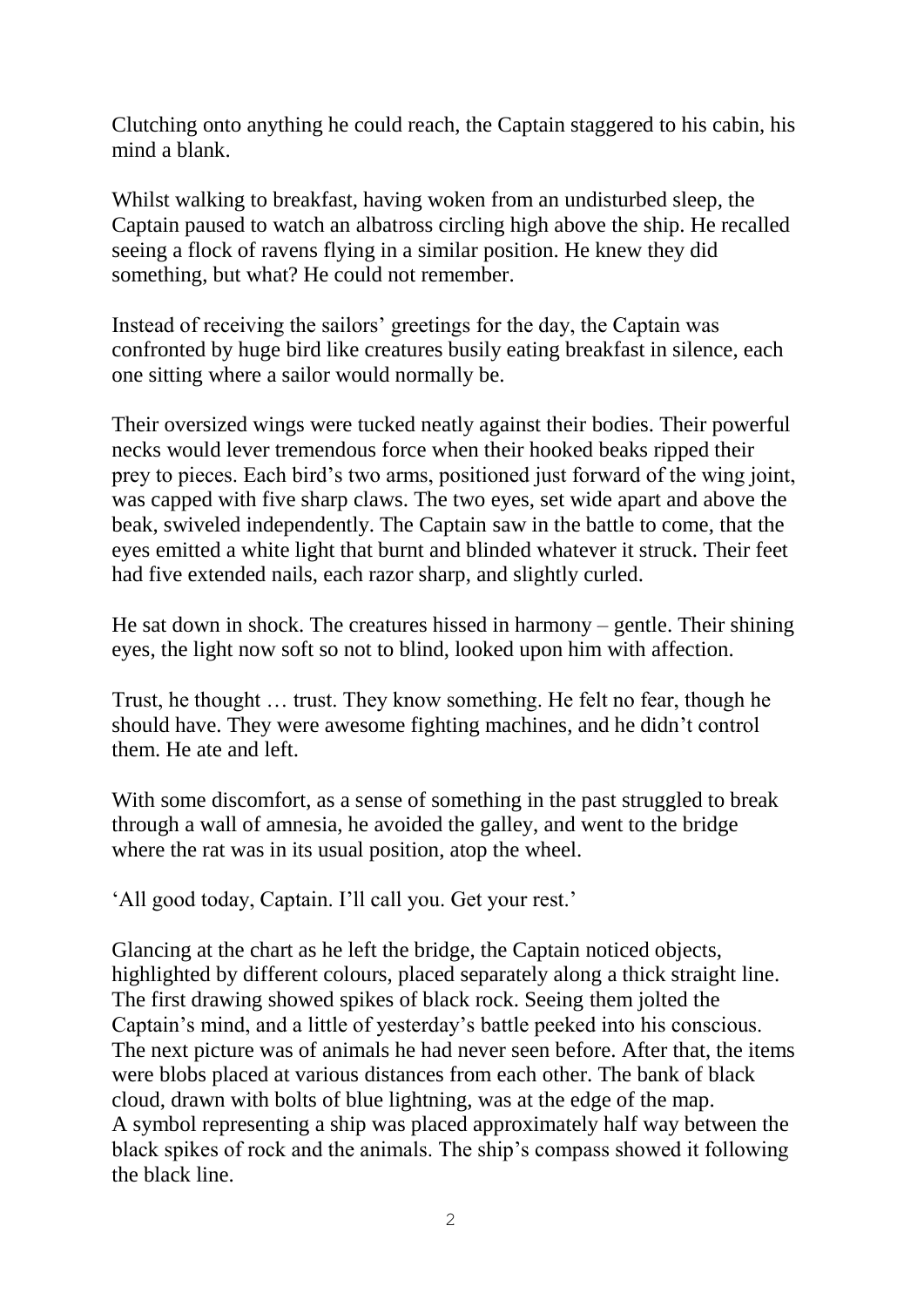He left the bridge. The magpie flew around his head. 'Sleep Captain, you'll need your sleep.'

Before he was lost to sleep, the Captain wondered, was this preparation for the next battle part of the old man's salvation, or indeed his. He was asleep before he could think of past actions that might call for redemption.

He woke to the rat tugging at his sleeve, the magpie flapping over his head, and the green light brightening the darkest corners of his cabin.

'Quickly, Captain.'

The urgency in the magpies cawing, ominous. No lullaby or chortling now. Fury rained as he climbed to the bridge, the green light all but blinding him. The wheel was being forced violently from side to side as something bashed the rudder.

Inside the bubble, the sea was choppy and frothing. Outside it was calm, just gentle waves slopping against the membrane, the sun bathing all in its warming glow. The black cloud still blocked the horizon.

The bubble had been compromised.

The ship was indeed in peril as the Captain lunged towards the wheel. It took him several attempts before he was able to grab it, nearly snapping his left wrist as the spokes whirled past his grasping hands.

He steadied the wheel, needing all his strength to hold it against some extraordinary, unsighted force that fought for control of the rudder. One of the birds he remembered seeing in the mess room, flew past dodging around a mast with the strangest snake in pursuit. Another of his crew landed on the snake's tail. Using its clawed feet and hands, it shredded the animal before it could devour his sailor mate. This gave the first sailor time to turn and, cleverly avoiding its rows of needle sharp teeth, ripped out the single eye planted in the middle of its forehead above its cavernous mouth. It fell to the deck with a thud that wracked the ship.

The sailors, with their short bodies and powerful wings, looked to have the advantage, being more maneuverable than the snakes, whose smaller wings prevented them from staying aloft for long periods. Their bodies, measuring the width of a large man's torso and about the length of eight men standing head to toe, were often tangled in the rigging.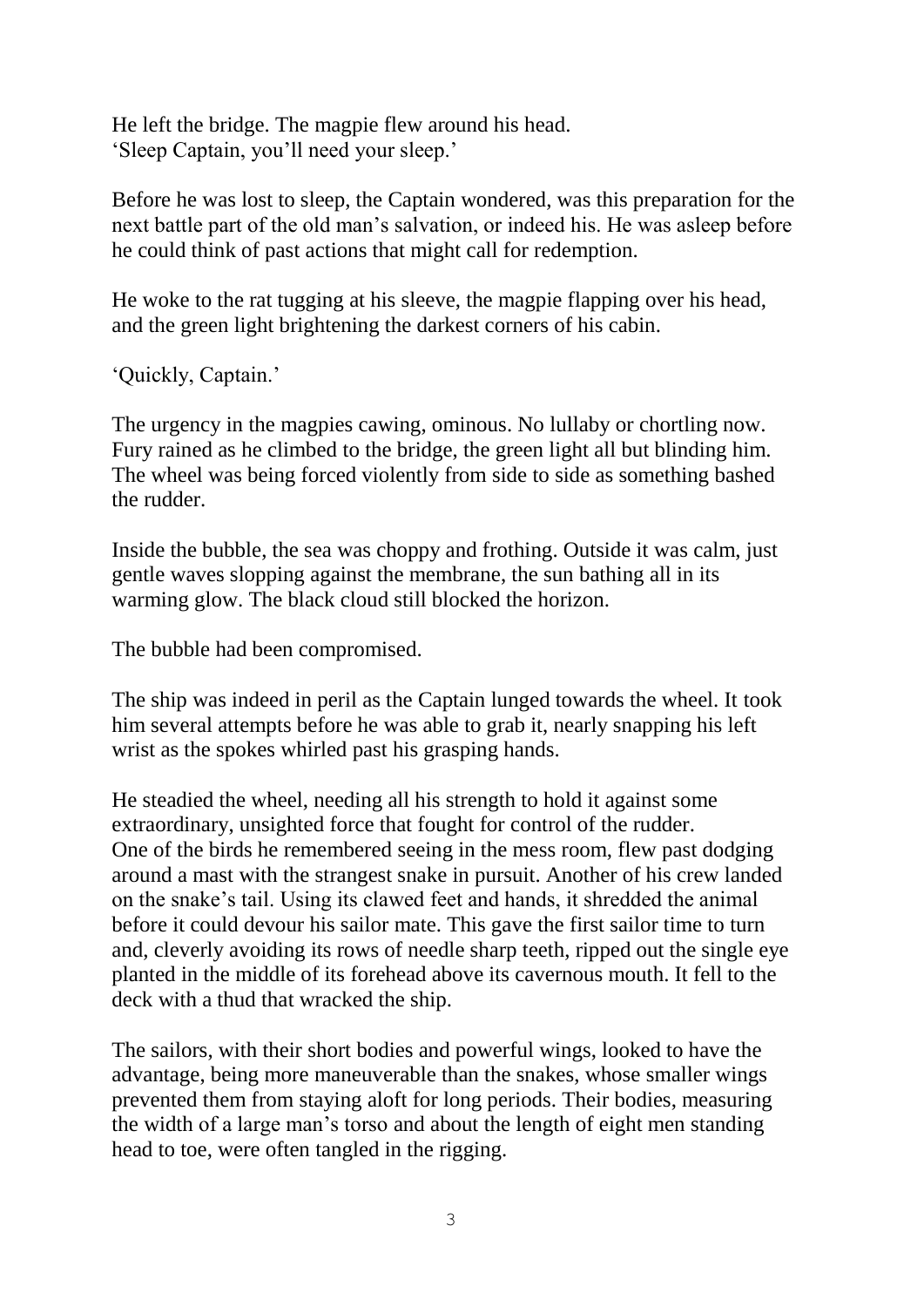The bow lifted high then plunged to the sea, submerging for a moment as the Captain fought to hold the ship steady. The sky was crowded as the war raged above. The Captain now clearly remembered the rocks and the ravens. That was a child's game compared to this massive battle. What was being protected? Why was such power being wielded to stop a wizened old man from seeking to die in peace in his own country?

The Captain continued his fight for control of the rudder as many snakes dived under the sea. Fighting in pairs, two of the crew with wings folded, dived after them. The sea turned red with blood and lumps of snake bubbled to the surface.

The hull was being hit with powerful thrusts of the snakes' tails. The noise was deafening, screeches new to him, pierced his ears, making him momentarily deaf. Nearer the bank of cloud, the green light faded and turned blue, where the snakes dominated. Around the ship, the colour reflected the state of battle, sometimes strongly green, sometimes blue, but in the main, it was a mixture of both. Gradually the blue light faded, and the green light intensified. The damaged ship was again safe inside the bubble. Outside, whatever was driving the enemy's snake army, vented its rage. Its wrath was there for all to see as monster waves crashed against the green dome. They were so powerful that remnants of the snakes, used as missiles, were flung viciously against it, the final effort to stop the old man's advance.

A sore loser, but a powerful one, the Captain observed as he collapsed onto the deck. Early next morning, he woke to see the tip of the black rat's tail disappear through the cabin door.

Had he woken him? Were there more challenges today? The sky was clear, the green light, dull. He forced his aching body as he staggered to the mess deck. The ship's crew were eating silently. Today he remembered the detail of yesterday's battle with the snakes. The old man was cautiously introducing the Captain to his world.

There were only 18 sailors at the table. Two of them had arms missing, and three had their lower jaw ripped away. There was no raven, or creature at the empty chairs. As he sat, the Captain noticed half of his chair was bathed in blue light, the other half green.

After breakfast, the ship's company went about their tasks, the two one armed men, helping as they could. There was little to do as the ship sailed itself, but there was considerable damage to the hull where the snakes had thumped their massive tails into it. As he passed by the galley, the Captain saw the magpie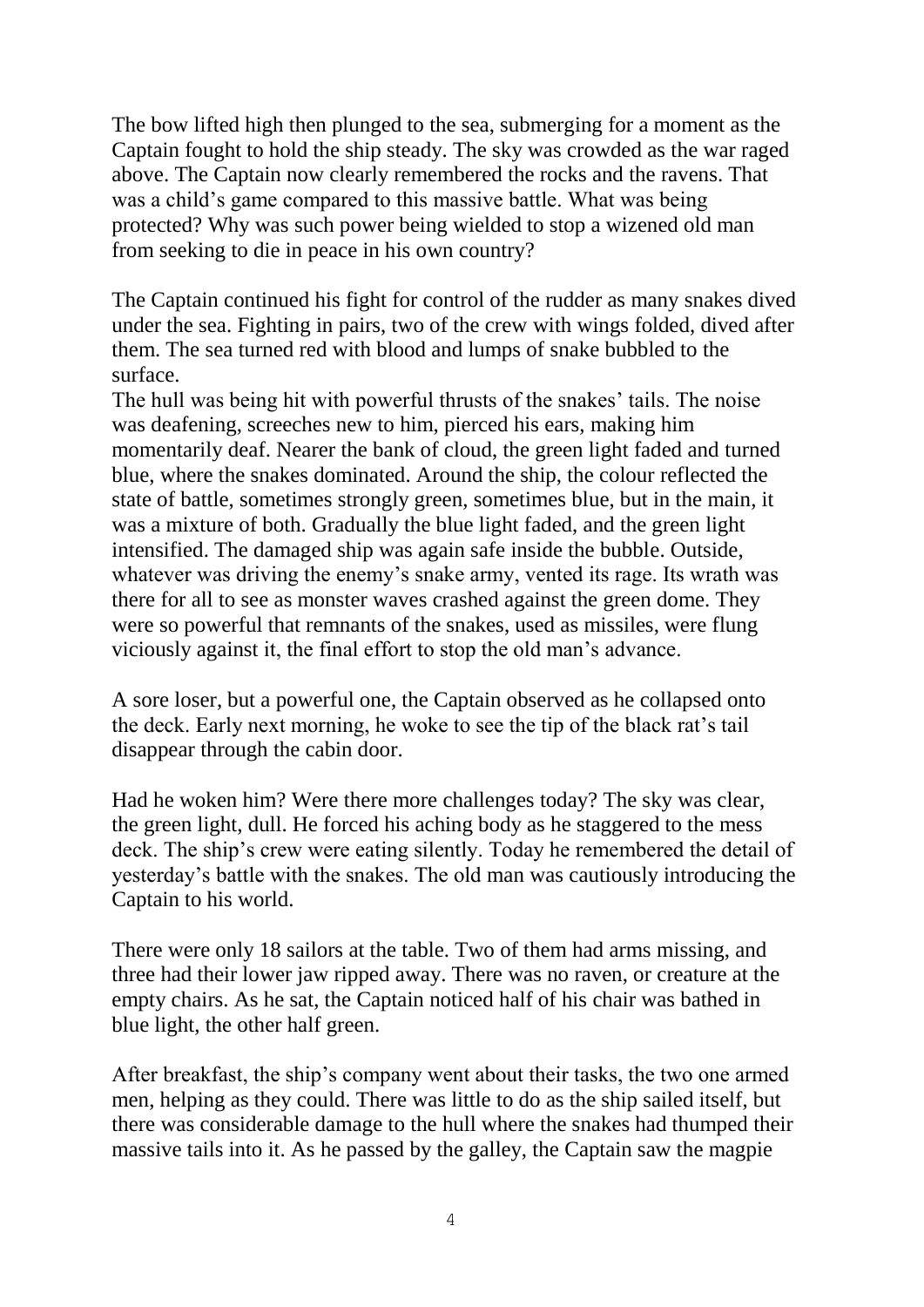perched on the ledge, one eye cocked to the bubbling pot, his feathers ruffled. He wasn't chortling, and the old man was gone.

There was a bad list to port, and the Captain bowed his head as he walked to the long boats and started to call his crew to abandon ship. She wouldn't stay afloat much longer.

He was sad with a heavy heart as he remembered the two good men who had suffered an honourable death when valiantly fighting the evil. Or was it the good? The captain wasn't yet sure who had hired him.

The rat blocked his way.

'Not today, Captain. More work for you and your crew. We'll repair your ship.'

The ship was lifted out of the water. It now rested on dry land, propped up by stays. There were fresh cut timbers to hand. The Crew clambered down the ladders and, started repairs. The strength of the protective dome was being tested by a pencil thin ray of blue light coming from the bank of black cloud, as it probed for weaknesses.

The Captain went to the galley. Perhaps the old man had returned, but he hadn't. He went down the ropes and surveyed the damage to the hull. It was extensive and would take time to make good. The crew was silent and quick, the repairs taking much less time than normal to do such major work.

The old man sat on a shimmering green rock with his arms extended, holding the staff aloft. A deep green shaft of light from the heavens, penetrated the bubble, and was absorbed by the staff, which in turn reflected it back from its curved horn handle, enveloping the ship and all the workers. The magpie circled slowly overhead. The Captain caught the words of the old man.

'One more challenge, Captain, hopefully only one more before I reach my destination. You did well, you saved us all.'

'Two of my crew have lost their arms.'

'As I said, you did well. I will have time when the ship is under way to repair them. Go back to your cabin, Captain. I must concentrate, or my shield will weaken.'